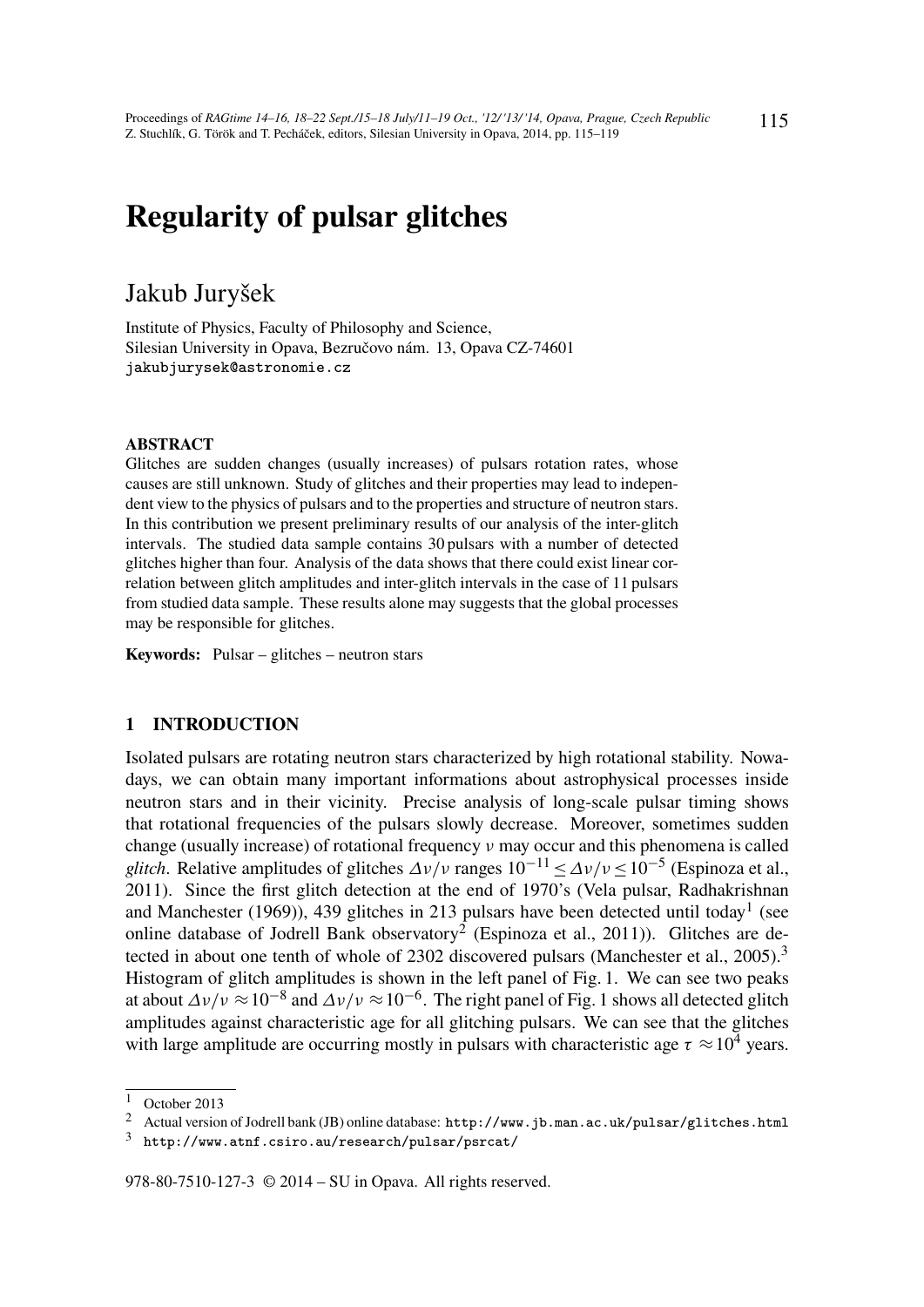

Figure 1. Statistical properties of glitch amplitudes. *Left:* Histogram of glitch amplitudes. *Right:* Relation between glitch amplitudes and characteristic ages of pulsars. The data were taken from on-line databases JB and ATNF.

On the other hand, glitches with amplitudes about  $\Delta v/v \approx 10^{-8}$  (left peak on the left panel of Fig. 1) are occurring at all glitching pulsars independently on their characteristic age.

During the glitch not only the rotational frequency  $\nu$  but also its time derivative (spindown rate)  $\dot{v}$  is changed. Glitches are usually followed by slow relaxation of spin-down rate and frequency to their pre-glitch values. However in some cases, the post-glitch behaviour of  $\nu$  is more complicated. For example, the J0534+2200 (Crab) pulsar glitches were followed by persistent change of  $\dot{v}$  (Lyne et al., 1993). Moreover, some glitches of the J0358+5413 pulsar were followed by permanent change of rotational rate ν (Lyne, 1987).

A physical mechanism of glitches is still under discussion (see e.g. a review of a contemporary theories of glitch mechanisms in the bachelor's thesis (Juryšek, 2014) and references there in). However, it is generally accepted that the glitches are caused by variable coupling between neutron star's crust and its superfluid interior (Gosh, 2007). Pulsar glitches are occurring sparsely and the inter-glitch intervals are long. The most glitching pulsars are J0537-6910, J0729-1448, J1740-3015 and J1341-6220 and their mean inter-glitch intervals range from  $\lambda \approx 138$  days to  $\lambda \approx 272$  days. That is the reason why the total amount of detected glitches increases very slowly and statistical relevance's of obtained results are relatively poor. Despite the weak statistics of glitch data it is very important to study glitches thoroughly, because the glitch behaviours can provide immensely valuable perspective on the properties of the pulsar and consequently on internal structure of neutron stars.

Based on generally accepted models of glitches it is possible to expect the existence of linear correlation between glitch amplitudes  $\Delta v/v$  and inter-glitch intervals (or glitch waiting times)  $\Delta t$ . Almost all previous analysis of glitch waiting times which have been carried out by many authors, see e.g. Wong et al. (2001); Yuan et al. (2010); Wang et al. (2000, 2012), have shown absence of any of the expected correlations, with the exception of two pulsars – J0537-6910 (Middleditch et al., 2006) and J1645-0317 (Shabanova, 2009). Furthermore, several authors (e.g. Wang et al. (2012) and Wong et al. (2001) in the case of the J0534+2200 pulsar or Melatos et al. (2008) using their sample of nine pulsars) have shown that the individual glitches are independent of each other. In the case of correlations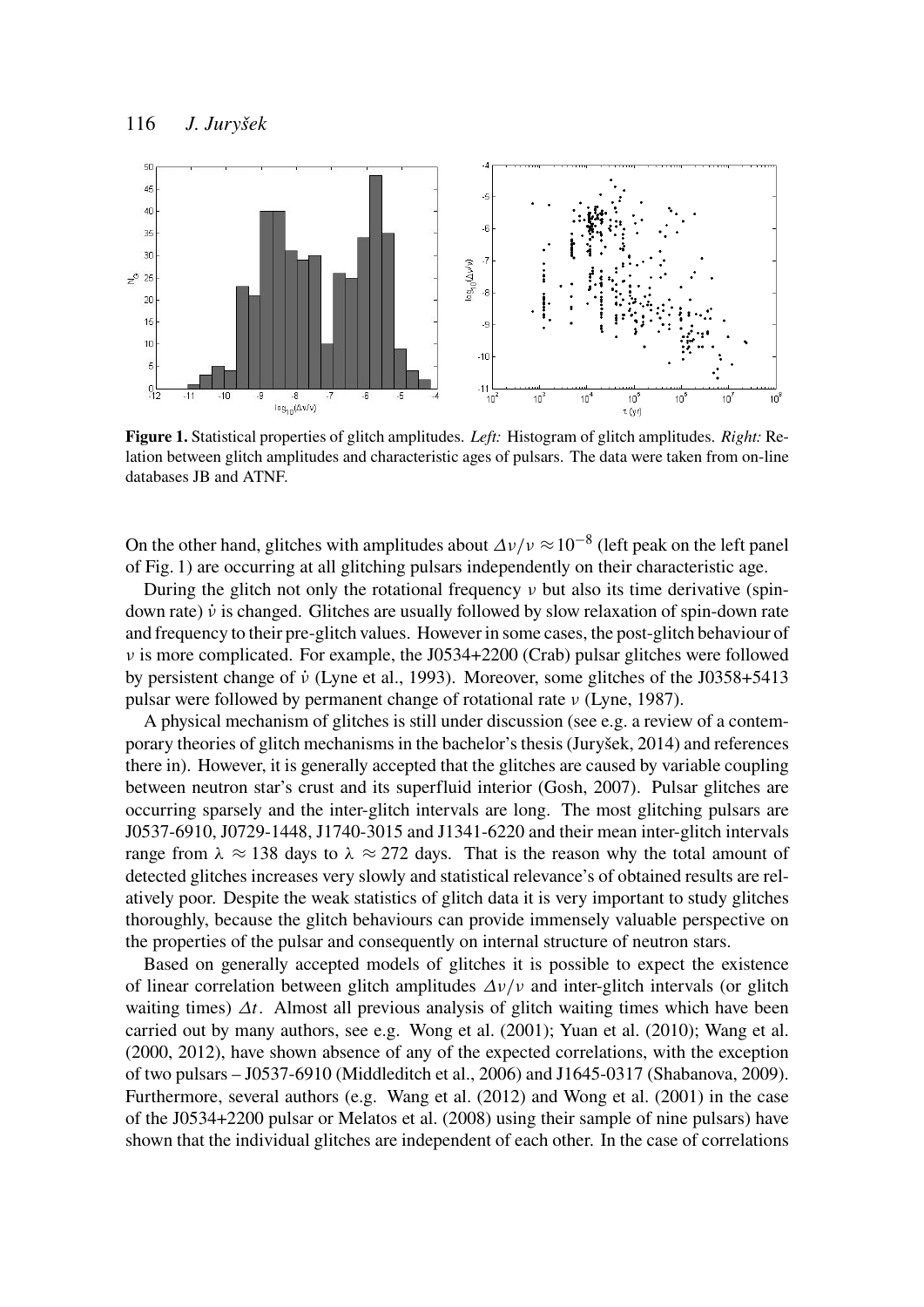between  $\Delta v/v$  and  $\Delta t$  the global processes in the neutron star's crust would be responsible for glitches. On the other hand time independence of glitches may be result of local relaxations of mutually isolated momentum reservoirs.

In our own analysis, we focused on a glitch waiting times and our preliminary results are listed below in Section Data analysis and results, we finish our contribution with Summary and future work.

#### 2 DATA ANALYSIS AND RESULTS

Since last studies of correlations between  $\Delta v/v$  and  $\Delta t$  were published, many new glitches were detected and that is why we repeated analysis of correlation on a large sample of pulsars and glitches. We have chosen 30 pulsars with four or more glitch detections ( $N_G \geq 4$ ) with an effort to use the largest possible sample of pulsars. We have used on-line JB database and the ATNF catalogue as the source of glitch amplitudes and times of arrival.

If origin of glitches is related to process of global character we can expect that larger glitch occurs after longer accumulation of momentum (e.g. in the crust of neutron star) and all accumulated momentum could be released. In this case correlation between glitch amplitudes  $\Delta v/v$  and time interval preceding the glitch  $\Delta t$ *P* should exist. Basically, longer time of accumulation of momentum leads to larger glitch amplitude. Additionally, a glitch trigger mechanism may be completely independent on glitches themselves (e.g. accretion of matter or some other external processes). On the other hand, if there is some threshold value that accumulated momentum needs to overcome to trigger the glitch and if only part of the whole momentum reservoir is released during the glitch then correlation between glitch amplitude and waiting time after the glitch  $\Delta t_F$  should exist. This threshold value could be e.g. limit value of difference between rotation velocity of the crust and the interior superfluid. In this case the correlation is because the waiting time till next glitch is affected by the glitch amplitude of the preceding glitch (or equivalently by the amount of momentum from the reservoir that is released during the glitch).

In our study, we search for correlation between  $\Delta v/v$  and time intervals  $\Delta t$ *P* and  $\Delta t$ *F* on the whole sample of 30 pulsars. Correlations have been quantified using Pearson's correlation coefficients  $C_{\text{cor}}$ , which have been calculated using 'corrcoef' function implemented in MATLAB (2012) software. The resulting values of correlation coefficients are listed in the Table 1. The most significant correlations are marked using bold typeface. In some cases, high values of  $C_{\text{cor}} < 0$  are due to one outlying point in waiting time – glitch amplitude space and after we removed this point the correlation disappeared. Only those pulsars for which this case did not happened are marked in the Table 1. As we can see, there are 11 pulsars with significant correlations between amplitudes and glitch waiting times besides two previously published cases. There are both types of correlations between  $\Delta v/v$  and  $\Delta t$ *P*/ $\Delta t$ *F* in the cases of J1731-4744 and J1801-2451 pulsars. Moreover, both dependencies  $\Delta v/v$  on  $\Delta t_F$  are surprisingly giving the  $C_{\text{cor}} < 0$ . This contradicts the intuitive idea of gradual increase of stress in a global reservoir. Dependency of  $\Delta v/v$  on  $\Delta t$ *P* at the J2301+5852 pulsar is also showing  $C_{\text{cor}} < 0$ .

## 3 SUMMARY AND FUTURE WORK

Based on our analysis of 30 pulsars with  $N_G \geq 4$  we can state that 13 of them show significant correlations between  $\Delta t_{P/F}$  and  $\Delta v/v$ . These results are surprising in comparison with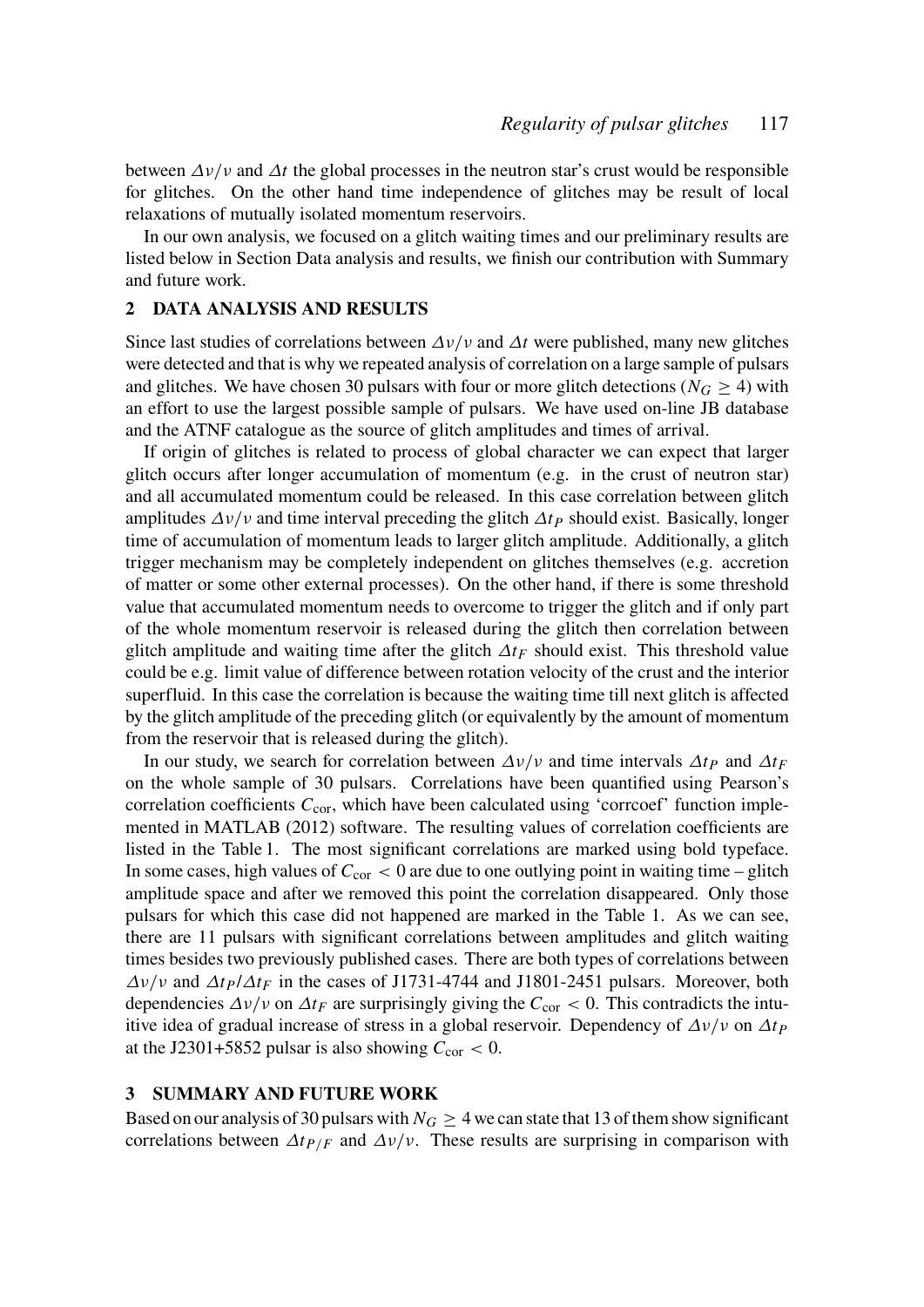### 118 *J. Juryšek*

| <b>PSR</b>     | $N_G$          | $\Delta t$ P/F | $C_{\rm cor}$ | <b>PSR</b> | $N_G$          | $\Delta t$ P/F | $C_{\rm cor}$ |
|----------------|----------------|----------------|---------------|------------|----------------|----------------|---------------|
| J0205+6449     | $\overline{4}$ | P              | $-0.3352$     | J1708-4009 | 6              | $\mathbf{P}$   | $-0.1101$     |
|                |                | F              | 0.9902        |            |                | $\mathbf{F}$   | 0.5002        |
| $J0358 + 5413$ | 6              | $\mathbf P$    | $-0.2719$     | J1731-4744 | $\overline{4}$ | P              | 0.9452        |
|                |                | $\mathbf F$    | 0.9907        |            |                | $\mathbf F$    | $-0.9144$     |
| J0528+2200     | $\overline{4}$ | ${\bf P}$      | 0.9844        | J1740-3015 | 33             | $\mathbf P$    | $-0.027$      |
|                |                | $\mathsf{F}$   | 0.3780        |            |                | $\overline{F}$ | 0.4209        |
| J0534+2200     | 25             | $\mathbf P$    | 0.0341        | J1801-2304 | 11             | $\mathbf P$    | 0.6257        |
|                |                | $\mathbf{F}$   | 0.0266        |            |                | $\mathbf F$    | 0.7127        |
| J0537-6910     | 23             | $\mathbf P$    | 0.0431        | J1801-2451 | 5              | ${\bf P}$      | 0.8835        |
|                |                | $\mathbf{F}$   | 0.9421        |            |                | $\mathbf F$    | $-0.9817$     |
| $J0631+1036$   | 15             | $\mathbf P$    | $-0.0913$     | J1803-2137 | 5              | $\mathbf P$    | 0.1490        |
|                |                | $\mathbf{F}$   | 0.7009        |            |                | $\mathbf{F}$   | 0.8901        |
| J0729-1448     | 5              | $\mathbf P$    | $-0.3489$     | J1814-1744 | $\overline{7}$ | $\mathbf P$    | $-0.4347$     |
|                |                | $\mathbf{F}$   | 0.6838        |            |                | F              | 0.7564        |
| J0742-2822     | $\overline{7}$ | $\mathbf P$    | 0.1180        | J1833-1034 | $\overline{4}$ | $\mathbf{P}$   | 0.9874        |
|                |                | $\overline{F}$ | $-0.0818$     |            |                | $\overline{F}$ | 0.1560        |
| J0834-4511     | 17             | $\mathbf P$    | 0.4787        | J1825-0935 | 6              | $\mathbf P$    | $-0.2448$     |
|                |                | $\mathbf{F}$   | 0.3724        |            |                | $\overline{F}$ | $-0.1525$     |
| J1048-5832     | 6              | $\mathbf P$    | $-0.4760$     | J1826-1334 | 5              | $\mathbf P$    | $-0.2183$     |
|                |                | $\mathbf F$    | 0.5806        |            |                | $\mathbf{F}$   | 0.9606        |
| J1105-6107     | 5              | $\mathbf P$    | $-0.3693$     | J1902+0615 | 6              | $\mathbf P$    | $-0.3142$     |
|                |                | $\mathbf F$    | 0.8685        |            |                | $\overline{F}$ | 0.4899        |
| J1341-6220     | 23             | $\mathbf P$    | $-0.0818$     | J1952+3252 | 6              | $\mathbf P$    | 0.8883        |
|                |                | $\mathbf{F}$   | 0.2931        |            |                | $\mathbf{F}$   | 0.7052        |
| J1413-6141     | $\overline{7}$ | $\mathbf P$    | 0.4147        | J2225+6535 | 5              | $\mathbf P$    | $-0.3249$     |
|                |                | F              | 0.8433        |            |                | $\mathbf{F}$   | 0.9983        |
| J1420-6048     | 5              | $\mathbf P$    | 0.6533        | J2229+6114 | 5              | $\mathbf P$    | $-0.2524$     |
|                |                | $\mathbf F$    | 0.2333        |            |                | F              | 0.9798        |
| J1645-0317     | 7              | $\mathbf P$    | 0.2863        | J2301+5852 | $\overline{4}$ | ${\bf P}$      | $-0.8873$     |
|                |                | F              | 0.9888        |            |                | $\mathbf F$    | 0.4054        |

**Table 1.** Correlations between  $\Delta t_{P/F}$  and  $\Delta v/v$  at 30 pulsars with  $N_G \geq 4$ . The most significant correlations are marked using bold typeface.

previously published analyses. These results are in agreement with theories suggesting that a global processes in the neutron star's crust play the key role in the glitch mechanisms. In the case of a small number of detected glitches, the statistic reliability of obtained results is essential question and we will focus on this issue in the subsequent work (Juryšek and Urbanec, in prep.). There is need for further analysis in order to distinguish between local and global causes of glitches. At first, it is necessary to investigate mutual independence of individual glitches. We are working on more detailed analysis and we plan to include more significant results in the prepared paper.